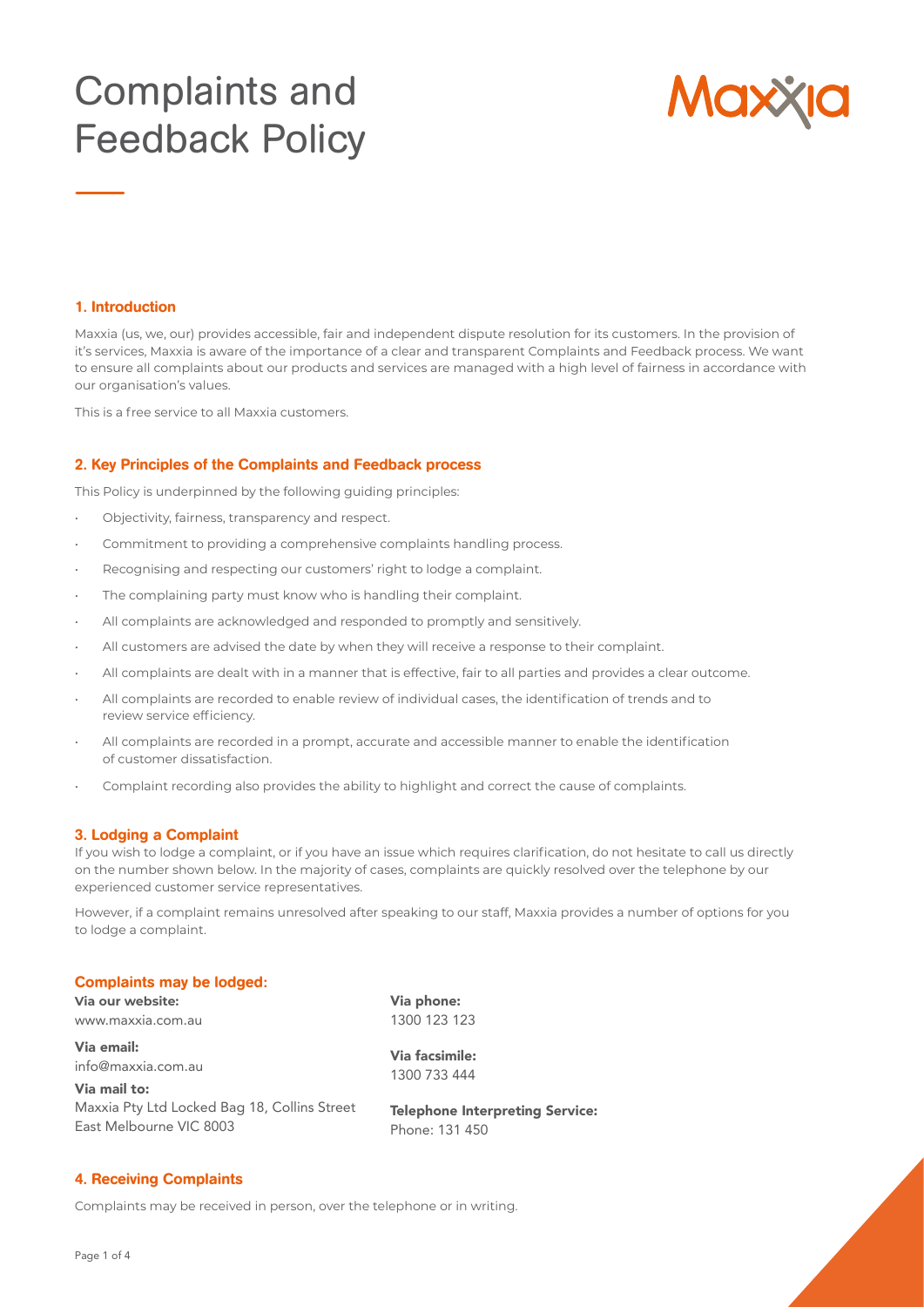## 5. Complaint Resolution at first point of contact and responding to complaints

Maxxia aims to deal with complaints directly and quickly. However, all complaints require, to a greater or lesser degree, an investigation in order to determine what has happened and what course of action is needed in response.

Options for resolution may include, but are not limited to:

- explaining the process employed by Maxxia which led to the complaint;
- training/education of staff;
- education of complainant;
- further complaint investigation;
- offering an apology; or
- ongoing monitoring of an issue.

We will keep you informed regarding the action that is being taken to resolve your complaint and the time when you will be next contacted.

## 6. Timeframes

When responding to complaints, we will endeavor to acknowledge your complaint:

- Via telephone: immediately.
- In writing (either email or letter) within 1 business day of receipt.

We aim to provide you with a final response no later than 30 days after receipt of your complaint (or 21 days if it relates to financial hardship or debt collection).

#### 7. Complaint Handling Escalation Process

A complaint is referred to the next level of management when the matter is outside a staff member's ability to resolve the complaint.

In cases where you do not feel comfortable in making a complaint to those directly involved, the appropriate team leader/ manager will speak to you. If you do not wish to speak to, or correspond with a team leader/manager, you may be referred to a Resolutions Specialist within the Customer EASE Team.

Wherever possible, complaints should be dealt with by staff members from the team involved. However, for more serious matters or those with potential broader implications, a manager will be notified and participate in the resolution.

## 8. Customer Advocate

The Customer Advocate position operates with the full authority of the Chief Executive Officer and sits independently of Operations. Unresolved complaints are referred to the Customer Advocate by senior operational managers and you are also able to escalate your concerns to the Customer Advocate directly.

If the Customer Advocate is unable to resolve the dispute, the customer will be referred to the Australian Financial Complaints Authority (AFCA) for a final resolution. The Customer Advocate will make submissions on behalf of the company to AFCA if necessary.

The Customer Advocate will conduct audits of the complaints handling process throughout the organisation to ensure compliance with this Policy.

The Customer Advocate's contact details are: Phone: 1300 649 515 Email: CustomerAdvocate@mmsg.com.au Fax: 1300 733 444,

or in writing to:

Customer Advocate McMillan Shakespeare Locked Bag 18, Collins Street East Melbourne VIC 8003

#### 9. External Disputes Resolution

If Maxxia and the Customer Advocate are unable to resolve your complaint, you are able to escalate your concerns at any time to AFCA.